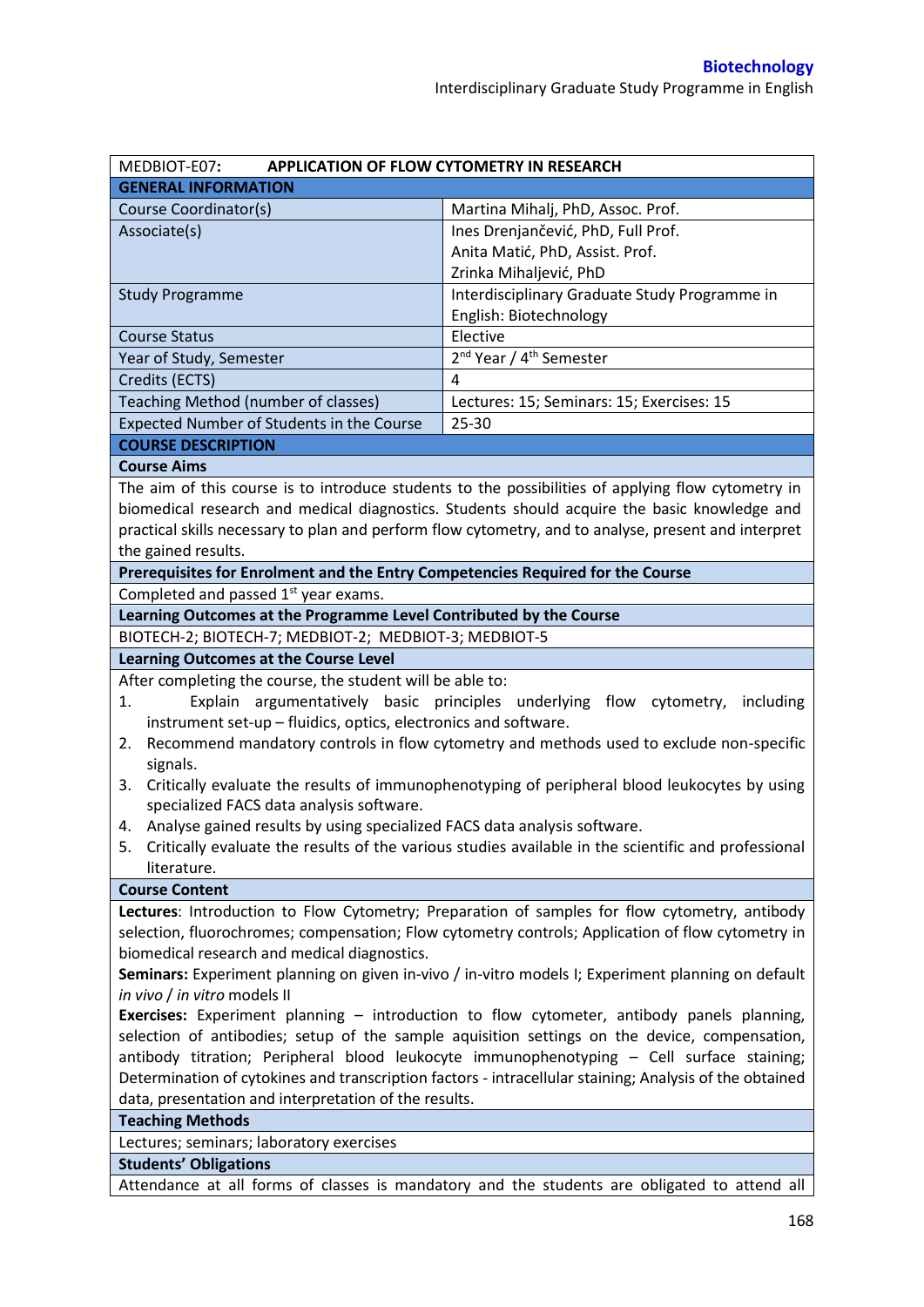Interdisciplinary Graduate Study Programme in English

knowledge tests. The students may be absent from 30% (full-time students) and 50% (part-time students) of each of the forms of classes, provided that the absence is justified. An exercise or a seminar which has not been completed must be made up through a midterm exam.

**Monitoring the Activity of the Students** *(Connecting Learning Outcomes, Teaching Methods, and Grading)*

| <b>Class-related</b> | <b>ECTS</b>   | <b>Learning</b> | <b>Student activity</b> | <b>Evaluation</b> | <b>Grade points</b> |      |
|----------------------|---------------|-----------------|-------------------------|-------------------|---------------------|------|
| activity             |               | outcome         |                         | method            | Min.                | Max. |
| Attending classes    | 0.2           | $1 - 5$         | Attendance at           | Keeping           | $\overline{2}$      | 10   |
|                      |               |                 | classes                 | records           |                     |      |
|                      |               |                 | Seminar                 |                   |                     |      |
| Seminars             | 1             | $1 - 5$         | preparation             | Presentation      | 10                  | 20   |
|                      |               |                 | and presentation        |                   |                     |      |
| Lab. practice        | 0.8           | 4               | Laboratory              | Report            | 8                   | 20   |
|                      |               |                 | exercises               |                   |                     |      |
| Final exam           | $\mathcal{P}$ | $1 - 5$         | Studying for the        | Written           | 30                  | 50   |
|                      |               |                 | final exam              | exam              |                     |      |
| <b>Total</b>         | 4             |                 |                         |                   | 50                  | 100  |

*Evaluation of the written part of the final exam:*

| Percentage of correct answers (%) | Grade |
|-----------------------------------|-------|
| >95.00                            | 50    |
| 90.00-94.99                       | 47    |
| 85.00-89.99                       | 45    |
| 80.00-84.99                       | 40    |
| 75.00-79.99                       | 38    |
| 70.00-74.99                       | 35    |
| 65.00-69.99                       | 33    |
| 60.00-64.99                       | 30    |

## *Forming the final grade:*

The points granted for the final exam are added to the grade points awarded during class attendance. The grading process is conducted by absolute distribution, i.e. based on total achievements, and compared to the numerical system in the following manner:

A – Excellent (5): 90-100 grade points; B – Very Good (4): 80-89.99 grade points; C – Good (3): 65- 79.99 grade points; D – sufficient (2): 50-64.99 grade points

| Mandatory Literature (available in the library and via other media)                    |               |                  |  |  |  |  |
|----------------------------------------------------------------------------------------|---------------|------------------|--|--|--|--|
| <b>Title</b>                                                                           | Number of     | Availability via |  |  |  |  |
|                                                                                        | copies in the | other media      |  |  |  |  |
|                                                                                        | library       |                  |  |  |  |  |
| Roth B: Flow Cytometry: Current Aspects. Callisto Reference,                           | 10            | yes              |  |  |  |  |
| 2015.                                                                                  |               |                  |  |  |  |  |
| Hawley TS, Hawley RG: Flow Cytometry Protocols. 4th Ed.,                               | 10            | yes              |  |  |  |  |
| Springer Protocols, 2018.                                                              |               |                  |  |  |  |  |
| <b>Additional Literature</b>                                                           |               |                  |  |  |  |  |
| Scientific and professional papers related to particular chapters (available online)   |               |                  |  |  |  |  |
| <b>Quality Assurance Procedures Designed to Ensure the Acquisition of Outcomes and</b> |               |                  |  |  |  |  |
| <b>Competencies</b>                                                                    |               |                  |  |  |  |  |